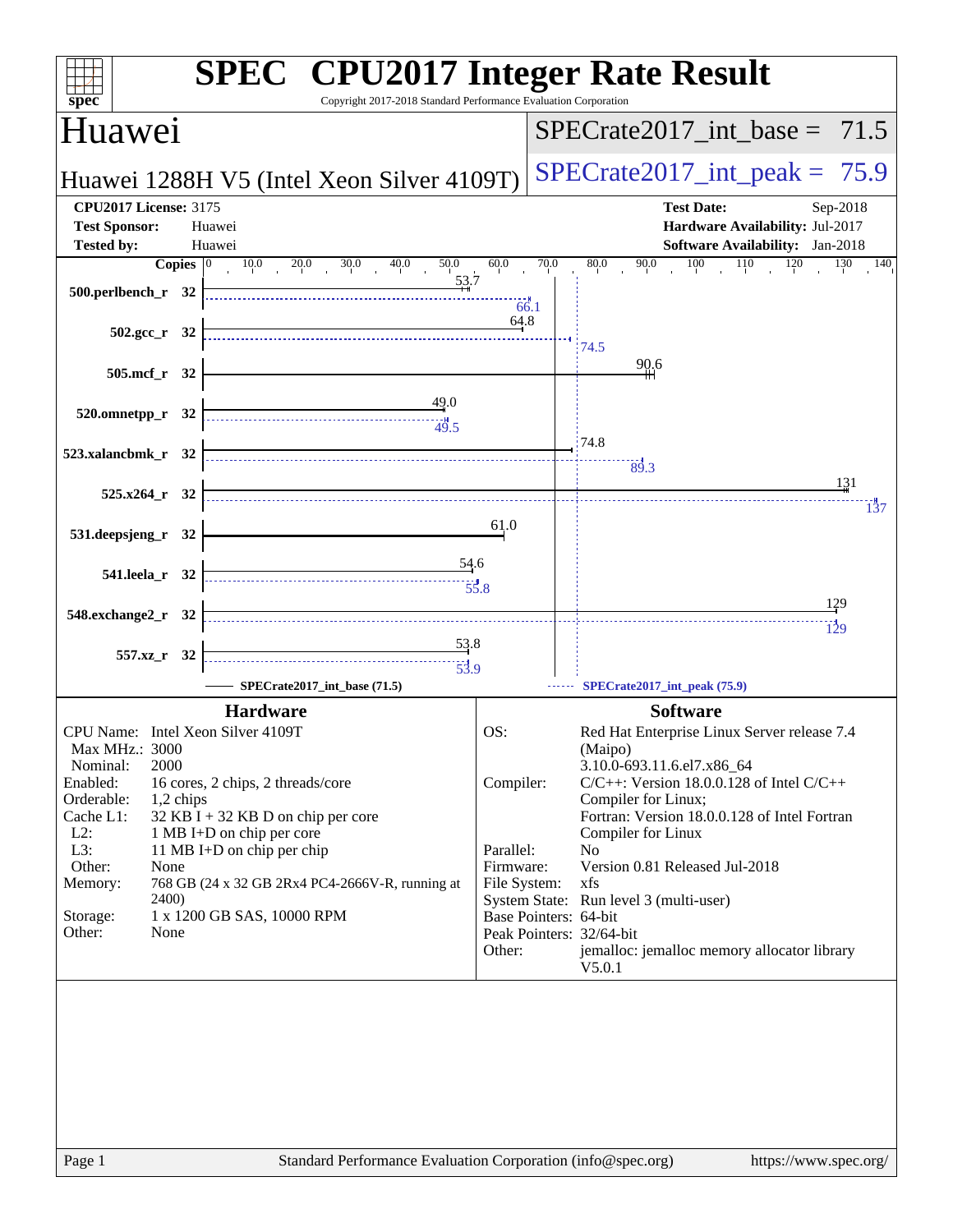

Copyright 2017-2018 Standard Performance Evaluation Corporation

#### Huawei

## $SPECrate2017\_int\_base = 71.5$

Huawei 1288H V5 (Intel Xeon Silver 4109T) SPECrate  $2017$  int peak = 75.9

**[CPU2017 License:](http://www.spec.org/auto/cpu2017/Docs/result-fields.html#CPU2017License)** 3175 **[Test Date:](http://www.spec.org/auto/cpu2017/Docs/result-fields.html#TestDate)** Sep-2018 **[Test Sponsor:](http://www.spec.org/auto/cpu2017/Docs/result-fields.html#TestSponsor)** Huawei **[Hardware Availability:](http://www.spec.org/auto/cpu2017/Docs/result-fields.html#HardwareAvailability)** Jul-2017 **[Tested by:](http://www.spec.org/auto/cpu2017/Docs/result-fields.html#Testedby)** Huawei **[Software Availability:](http://www.spec.org/auto/cpu2017/Docs/result-fields.html#SoftwareAvailability)** Jan-2018

#### **[Results Table](http://www.spec.org/auto/cpu2017/Docs/result-fields.html#ResultsTable)**

|                                   | <b>Base</b>   |                |       |                | <b>Peak</b>  |                |            |               |                |              |                |              |                |              |
|-----------------------------------|---------------|----------------|-------|----------------|--------------|----------------|------------|---------------|----------------|--------------|----------------|--------------|----------------|--------------|
| <b>Benchmark</b>                  | <b>Copies</b> | <b>Seconds</b> | Ratio | <b>Seconds</b> | <b>Ratio</b> | <b>Seconds</b> | Ratio      | <b>Copies</b> | <b>Seconds</b> | <b>Ratio</b> | <b>Seconds</b> | <b>Ratio</b> | <b>Seconds</b> | <b>Ratio</b> |
| $500$ .perlbench r                | 32            | 970            | 52.5  | 941            | 54.1         | 949            | 53.7       | 32            | 767            | 66.4         | 772            | 66.0         | 771            | 66.1         |
| $502.\text{sec}$                  | 32            | 700            | 64.7  | 699            | 64.8         | 699            | 64.8       | 32            | 608            | 74.5         | 608            | 74.6         | 609            | 74.4         |
| $505$ .mcf r                      | 32            | 565            | 91.6  | 571            | 90.6         | 575            | 90.0       | 32            | 565            | 91.6         | 571            | 90.6         | 575            | 90.0         |
| 520.omnetpp_r                     | 32            | 860            | 48.8  | 856            | 49.0         | 855            | 49.1       | 32            | 855            | 49.1         | 846            | 49.7         | 848            | 49.5         |
| 523.xalancbmk r                   | 32            | 452            | 74.8  | 451            | 75.0         | 452            | 74.8       | 32            | 378            | 89.3         | 379            | 89.1         | 378            | 89.3         |
| 525.x264 r                        | 32            | 428            | 131   | 431            | 130          | 429            | <u>131</u> | 32            | 410            | 137          | 411            | 136          | 410            | 137          |
| 531.deepsjeng_r                   | 32            | 601            | 61.0  | 601            | 61.1         | 601            | 61.0       | 32            | 601            | 61.0         | 601            | 61.1         | 601            | 61.0         |
| 541.leela r                       | 32            | 971            | 54.6  | 972            | 54.5         | 969            | 54.7       | 32            | 949            | 55.9         | 954            | 55.6         | 950            | 55.8         |
| 548.exchange2_r                   | 32            | 653            | 128   | 652            | 129          | 652            | 129        | 32            | 652            | 129          | 652            | 129          | 653            | 128          |
| 557.xz r                          | 32            | 642            | 53.8  | 641            | 53.9         | 643            | 53.7       | 32            | 641            | 53.9         | 642            | 53.9         | 644            | 53.7         |
| $SPECrate2017$ int base =<br>71.5 |               |                |       |                |              |                |            |               |                |              |                |              |                |              |

**[SPECrate2017\\_int\\_peak =](http://www.spec.org/auto/cpu2017/Docs/result-fields.html#SPECrate2017intpeak) 75.9**

Results appear in the [order in which they were run.](http://www.spec.org/auto/cpu2017/Docs/result-fields.html#RunOrder) Bold underlined text [indicates a median measurement.](http://www.spec.org/auto/cpu2017/Docs/result-fields.html#Median)

#### **[Submit Notes](http://www.spec.org/auto/cpu2017/Docs/result-fields.html#SubmitNotes)**

 The numactl mechanism was used to bind copies to processors. The config file option 'submit' was used to generate numactl commands to bind each copy to a specific processor. For details, please see the config file.

#### **[Operating System Notes](http://www.spec.org/auto/cpu2017/Docs/result-fields.html#OperatingSystemNotes)**

Stack size set to unlimited using "ulimit -s unlimited"

#### **[General Notes](http://www.spec.org/auto/cpu2017/Docs/result-fields.html#GeneralNotes)**

Environment variables set by runcpu before the start of the run: LD\_LIBRARY\_PATH = "/spec2017/lib/ia32:/spec2017/lib/intel64:/spec2017/je5.0.1-32:/spec2017/je5.0.1-64"

 Binaries compiled on a system with 1x Intel Core i7-4790 CPU + 32GB RAM memory using Redhat Enterprise Linux 7.4 Transparent Huge Pages enabled by default Prior to runcpu invocation Filesystem page cache synced and cleared with: sync; echo 3> /proc/sys/vm/drop\_caches runcpu command invoked through numactl i.e.: numactl --interleave=all runcpu <etc> jemalloc: configured and built at default for 32bit (i686) and 64bit (x86\_64) targets; jemalloc: built with the RedHat Enterprise 7.4, and the system compiler gcc 4.8.5; jemalloc: sources available from jemalloc.net or <https://github.com/jemalloc/jemalloc/releases>

**(Continued on next page)**

| Page 2 | Standard Performance Evaluation Corporation (info@spec.org) | https://www.spec.org/ |
|--------|-------------------------------------------------------------|-----------------------|
|        |                                                             |                       |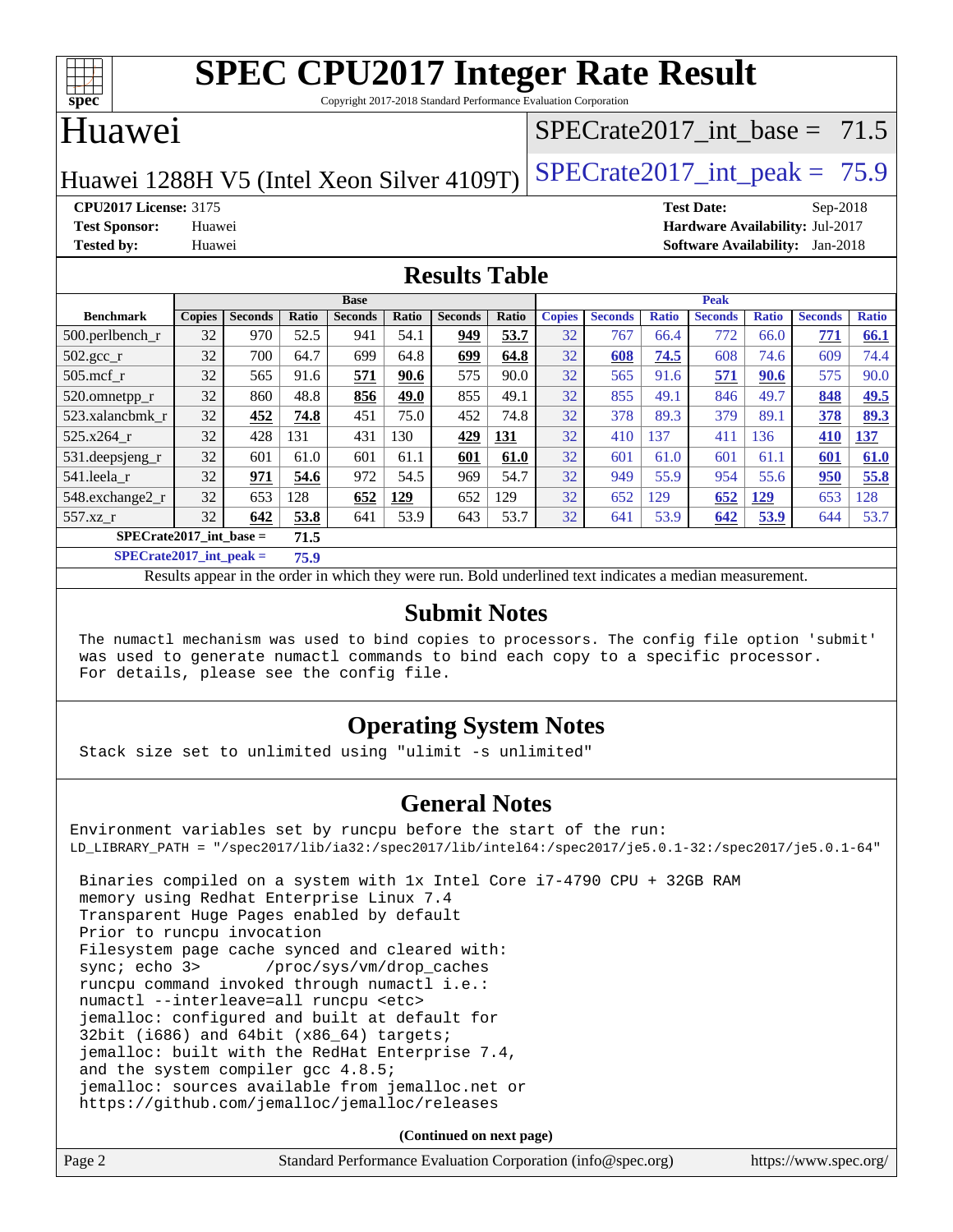

Copyright 2017-2018 Standard Performance Evaluation Corporation

#### Huawei

SPECrate2017 int\_base =  $71.5$ 

Huawei 1288H V5 (Intel Xeon Silver 4109T) SPECrate  $2017$  int peak = 75.9

**[Tested by:](http://www.spec.org/auto/cpu2017/Docs/result-fields.html#Testedby)** Huawei **[Software Availability:](http://www.spec.org/auto/cpu2017/Docs/result-fields.html#SoftwareAvailability)** Jan-2018

**[CPU2017 License:](http://www.spec.org/auto/cpu2017/Docs/result-fields.html#CPU2017License)** 3175 **[Test Date:](http://www.spec.org/auto/cpu2017/Docs/result-fields.html#TestDate)** Sep-2018 **[Test Sponsor:](http://www.spec.org/auto/cpu2017/Docs/result-fields.html#TestSponsor)** Huawei **[Hardware Availability:](http://www.spec.org/auto/cpu2017/Docs/result-fields.html#HardwareAvailability)** Jul-2017

#### **[General Notes \(Continued\)](http://www.spec.org/auto/cpu2017/Docs/result-fields.html#GeneralNotes)**

 Yes: The test sponsor attests, as of date of publication, that CVE-2017-5754 (Meltdown) is mitigated in the system as tested and documented. Yes: The test sponsor attests, as of date of publication, that CVE-2017-5753 (Spectre variant 1) is mitigated in the system as tested and documented. Yes: The test sponsor attests, as of date of publication, that CVE-2017-5715 (Spectre variant 2) is mitigated in the system as tested and documented.

#### **[Platform Notes](http://www.spec.org/auto/cpu2017/Docs/result-fields.html#PlatformNotes)**

Page 3 Standard Performance Evaluation Corporation [\(info@spec.org\)](mailto:info@spec.org) <https://www.spec.org/> BIOS configuration: Power Policy Set to Performance XPT Prefetch Set to Enabled Sysinfo program /spec2017/bin/sysinfo Rev: r5797 of 2017-06-14 96c45e4568ad54c135fd618bcc091c0f running on localhost.localdomain Sun Sep 2 16:53:31 2018 SUT (System Under Test) info as seen by some common utilities. For more information on this section, see <https://www.spec.org/cpu2017/Docs/config.html#sysinfo> From /proc/cpuinfo model name : Intel(R) Xeon(R) Silver 4109T CPU @ 2.00GHz 2 "physical id"s (chips) 32 "processors" cores, siblings (Caution: counting these is hw and system dependent. The following excerpts from /proc/cpuinfo might not be reliable. Use with caution.) cpu cores : 8 siblings : 16 physical 0: cores 0 1 2 3 4 5 6 7 physical 1: cores 0 1 2 3 4 5 6 7 From lscpu: Architecture: x86\_64 CPU op-mode(s): 32-bit, 64-bit Byte Order: Little Endian  $CPU(s):$  32 On-line CPU(s) list: 0-31 Thread(s) per core: 2 Core(s) per socket: 8 Socket(s): 2 NUMA node(s): 2 Vendor ID: GenuineIntel CPU family: 6 Model: 85 Model name:  $Intel(R)$  Xeon(R) Silver 4109T CPU @ 2.00GHz Stepping: 4 **(Continued on next page)**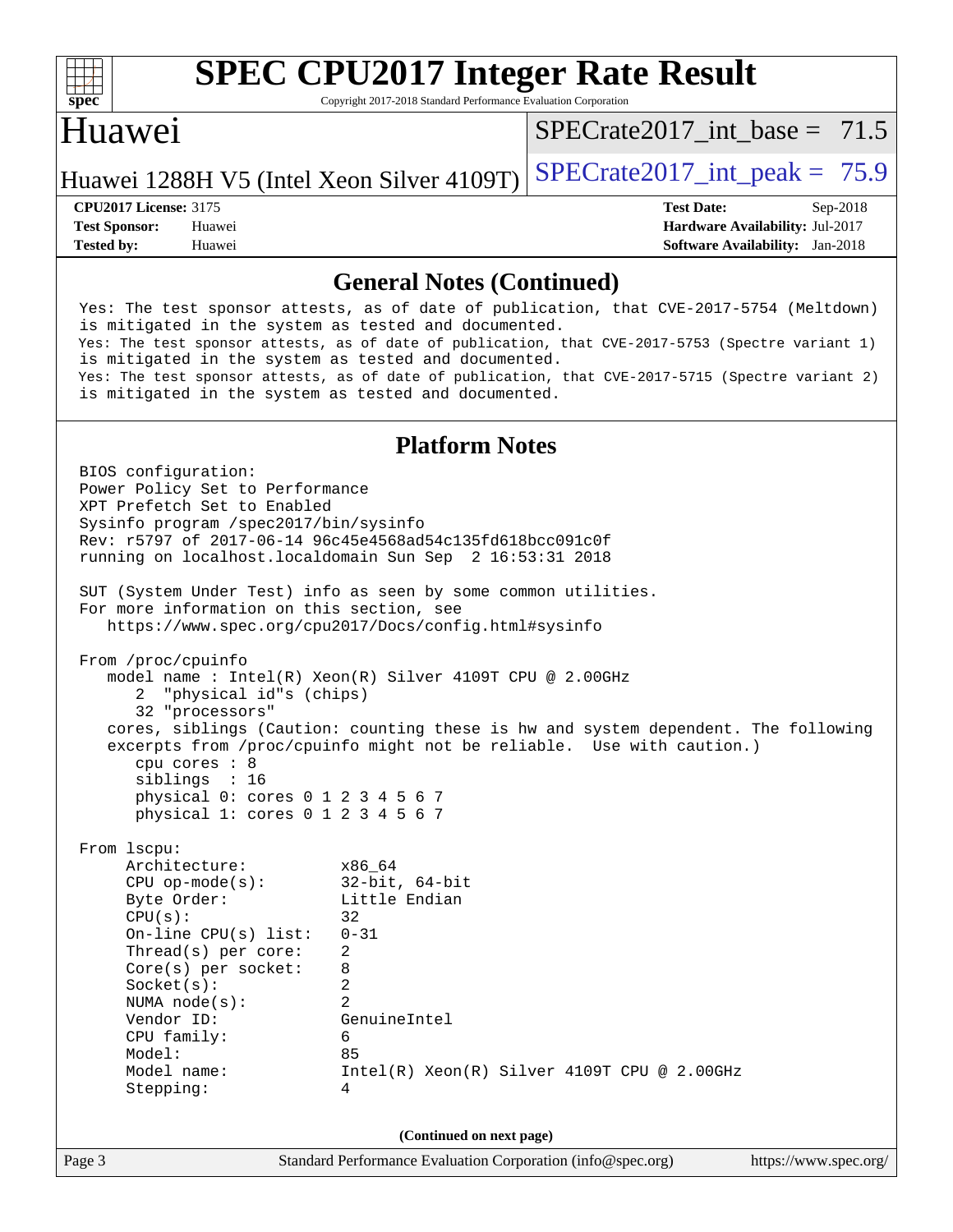

Copyright 2017-2018 Standard Performance Evaluation Corporation

Huawei

SPECrate2017 int\_base =  $71.5$ 

Huawei 1288H V5 (Intel Xeon Silver 4109T) SPECrate  $2017$  int peak = 75.9

**[CPU2017 License:](http://www.spec.org/auto/cpu2017/Docs/result-fields.html#CPU2017License)** 3175 **[Test Date:](http://www.spec.org/auto/cpu2017/Docs/result-fields.html#TestDate)** Sep-2018 **[Test Sponsor:](http://www.spec.org/auto/cpu2017/Docs/result-fields.html#TestSponsor)** Huawei **[Hardware Availability:](http://www.spec.org/auto/cpu2017/Docs/result-fields.html#HardwareAvailability)** Jul-2017 **[Tested by:](http://www.spec.org/auto/cpu2017/Docs/result-fields.html#Testedby)** Huawei **[Software Availability:](http://www.spec.org/auto/cpu2017/Docs/result-fields.html#SoftwareAvailability)** Jan-2018

#### **[Platform Notes \(Continued\)](http://www.spec.org/auto/cpu2017/Docs/result-fields.html#PlatformNotes)**

 CPU MHz: 2000.000 BogoMIPS: 4000.00 Virtualization: VT-x L1d cache: 32K L1i cache: 32K L2 cache: 1024K L3 cache: 11264K NUMA node0 CPU(s): 0-7,16-23 NUMA node1 CPU(s): 8-15,24-31 Flags: fpu vme de pse tsc msr pae mce cx8 apic sep mtrr pge mca cmov pat pse36 clflush dts acpi mmx fxsr sse sse2 ss ht tm pbe syscall nx pdpe1gb rdtscp lm constant\_tsc art arch\_perfmon pebs bts rep\_good nopl xtopology nonstop\_tsc aperfmperf eagerfpu pni pclmulqdq dtes64 ds\_cpl vmx smx est tm2 ssse3 fma cx16 xtpr pdcm pcid dca sse4\_1 sse4\_2 x2apic movbe popcnt tsc\_deadline\_timer aes xsave avx f16c rdrand lahf\_lm abm 3dnowprefetch epb cat\_l3 cdp\_l3 invpcid\_single intel\_pt spec\_ctrl ibpb\_support tpr\_shadow vnmi flexpriority ept vpid fsgsbase tsc\_adjust bmi1 hle avx2 smep bmi2 erms invpcid rtm cqm mpx rdt\_a avx512f avx512dq rdseed adx smap clflushopt clwb avx512cd avx512bw avx512vl xsaveopt xsavec xgetbv1 cqm\_llc cqm\_occup\_llc cqm\_mbm\_total cqm\_mbm\_local dtherm ida arat pln pts /proc/cpuinfo cache data cache size : 11264 KB From numactl --hardware WARNING: a numactl 'node' might or might not correspond to a physical chip. available: 2 nodes (0-1) node 0 cpus: 0 1 2 3 4 5 6 7 16 17 18 19 20 21 22 23 node 0 size: 391349 MB node 0 free: 382227 MB node 1 cpus: 8 9 10 11 12 13 14 15 24 25 26 27 28 29 30 31 node 1 size: 393216 MB node 1 free: 384182 MB node distances: node 0 1 0: 10 21 1: 21 10 From /proc/meminfo MemTotal: 790512260 kB HugePages\_Total: 0 Hugepagesize: 2048 kB From /etc/\*release\* /etc/\*version\* os-release: NAME="Red Hat Enterprise Linux Server" VERSION="7.4 (Maipo)" ID="rhel" **(Continued on next page)**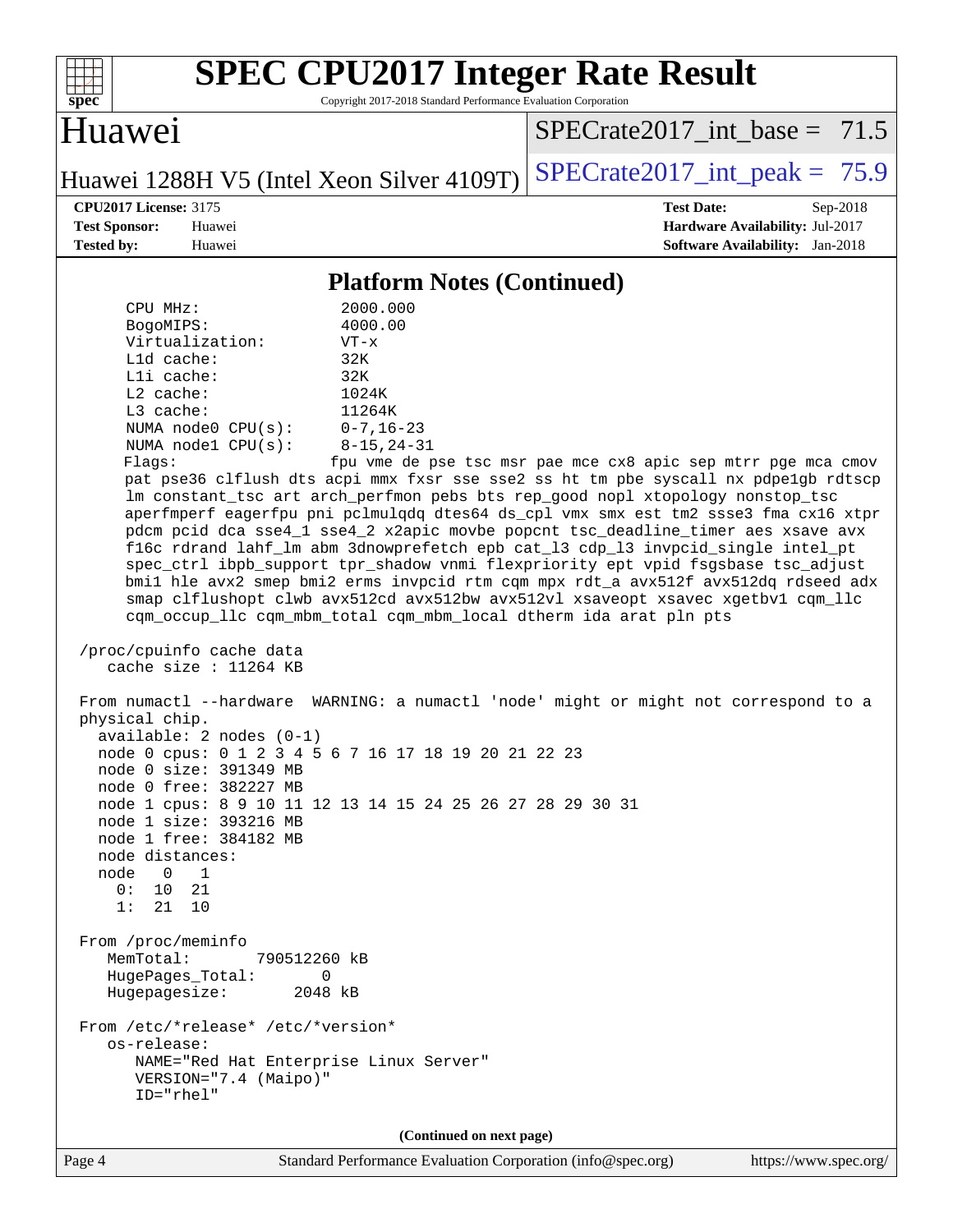| <b>SPEC CPU2017 Integer Rate Result</b><br>Copyright 2017-2018 Standard Performance Evaluation Corporation<br>spec <sup>®</sup>                                                                                                                                                                                                                                                                                                                                                                                                                                                                                                                                                                                                                                                                                                                                                                                                                                                                                                                                                                                                                                                                      |                                                                                                       |
|------------------------------------------------------------------------------------------------------------------------------------------------------------------------------------------------------------------------------------------------------------------------------------------------------------------------------------------------------------------------------------------------------------------------------------------------------------------------------------------------------------------------------------------------------------------------------------------------------------------------------------------------------------------------------------------------------------------------------------------------------------------------------------------------------------------------------------------------------------------------------------------------------------------------------------------------------------------------------------------------------------------------------------------------------------------------------------------------------------------------------------------------------------------------------------------------------|-------------------------------------------------------------------------------------------------------|
| Huawei                                                                                                                                                                                                                                                                                                                                                                                                                                                                                                                                                                                                                                                                                                                                                                                                                                                                                                                                                                                                                                                                                                                                                                                               | $SPECrate2017$ _int_base = 71.5                                                                       |
| Huawei 1288H V5 (Intel Xeon Silver 4109T)                                                                                                                                                                                                                                                                                                                                                                                                                                                                                                                                                                                                                                                                                                                                                                                                                                                                                                                                                                                                                                                                                                                                                            | $SPECTate2017\_int\_peak = 75.9$                                                                      |
| <b>CPU2017 License: 3175</b><br><b>Test Sponsor:</b><br>Huawei<br><b>Tested by:</b><br>Huawei                                                                                                                                                                                                                                                                                                                                                                                                                                                                                                                                                                                                                                                                                                                                                                                                                                                                                                                                                                                                                                                                                                        | <b>Test Date:</b><br>$Sep-2018$<br>Hardware Availability: Jul-2017<br>Software Availability: Jan-2018 |
| <b>Platform Notes (Continued)</b>                                                                                                                                                                                                                                                                                                                                                                                                                                                                                                                                                                                                                                                                                                                                                                                                                                                                                                                                                                                                                                                                                                                                                                    |                                                                                                       |
| ID LIKE="fedora"<br>VARIANT="Server"<br>VARIANT ID="server"<br>VERSION ID="7.4"<br>PRETTY_NAME="Red Hat Enterprise Linux Server 7.4 (Maipo)"<br>redhat-release: Red Hat Enterprise Linux Server release 7.4 (Maipo)<br>system-release: Red Hat Enterprise Linux Server release 7.4 (Maipo)<br>system-release-cpe: cpe:/o:redhat:enterprise_linux:7.4:ga:server<br>uname $-a$ :<br>Linux localhost.localdomain 3.10.0-693.11.6.el7.x86_64 #1 SMP Thu Dec 28 14:23:39 EST<br>2017 x86_64 x86_64 x86_64 GNU/Linux<br>run-level $3$ Sep $2$ 16:50<br>SPEC is set to: /spec2017<br>Filesystem<br>Type Size Used Avail Use% Mounted on<br>$/$ dev $/$ sda2<br>xfs<br>130G 652G 17% /<br>781G<br>Additional information from dmidecode follows. WARNING: Use caution when you interpret<br>this section. The 'dmidecode' program reads system data which is "intended to allow<br>hardware to be accurately determined", but the intent may not be met, as there are<br>frequent changes to hardware, firmware, and the "DMTF SMBIOS" standard.<br>BIOS INSYDE Corp. 0.81 07/02/2018<br>Memory:<br>24x Samsung M393A4K40BB2-CTD 32 GB 2 rank 2666, configured at 2400<br>(End of data from sysinfo program) |                                                                                                       |
| <b>Compiler Version Notes</b>                                                                                                                                                                                                                                                                                                                                                                                                                                                                                                                                                                                                                                                                                                                                                                                                                                                                                                                                                                                                                                                                                                                                                                        | ==============================                                                                        |
| 500.perlbench_r(base) 502.gcc_r(base) 505.mcf_r(base, peak)<br>CC<br>$525.x264_r(base, peak) 557.xz_r(base, peak)$                                                                                                                                                                                                                                                                                                                                                                                                                                                                                                                                                                                                                                                                                                                                                                                                                                                                                                                                                                                                                                                                                   |                                                                                                       |
| icc (ICC) 18.0.0 20170811<br>Copyright (C) 1985-2017 Intel Corporation. All rights reserved.                                                                                                                                                                                                                                                                                                                                                                                                                                                                                                                                                                                                                                                                                                                                                                                                                                                                                                                                                                                                                                                                                                         |                                                                                                       |
| 500.perlbench_r(peak) 502.gcc_r(peak)<br>CC.                                                                                                                                                                                                                                                                                                                                                                                                                                                                                                                                                                                                                                                                                                                                                                                                                                                                                                                                                                                                                                                                                                                                                         |                                                                                                       |
| icc (ICC) 18.0.0 20170811<br>Copyright (C) 1985-2017 Intel Corporation. All rights reserved.                                                                                                                                                                                                                                                                                                                                                                                                                                                                                                                                                                                                                                                                                                                                                                                                                                                                                                                                                                                                                                                                                                         |                                                                                                       |
| (Continued on next page)                                                                                                                                                                                                                                                                                                                                                                                                                                                                                                                                                                                                                                                                                                                                                                                                                                                                                                                                                                                                                                                                                                                                                                             |                                                                                                       |
| Standard Performance Evaluation Corporation (info@spec.org)<br>Page 5                                                                                                                                                                                                                                                                                                                                                                                                                                                                                                                                                                                                                                                                                                                                                                                                                                                                                                                                                                                                                                                                                                                                | https://www.spec.org/                                                                                 |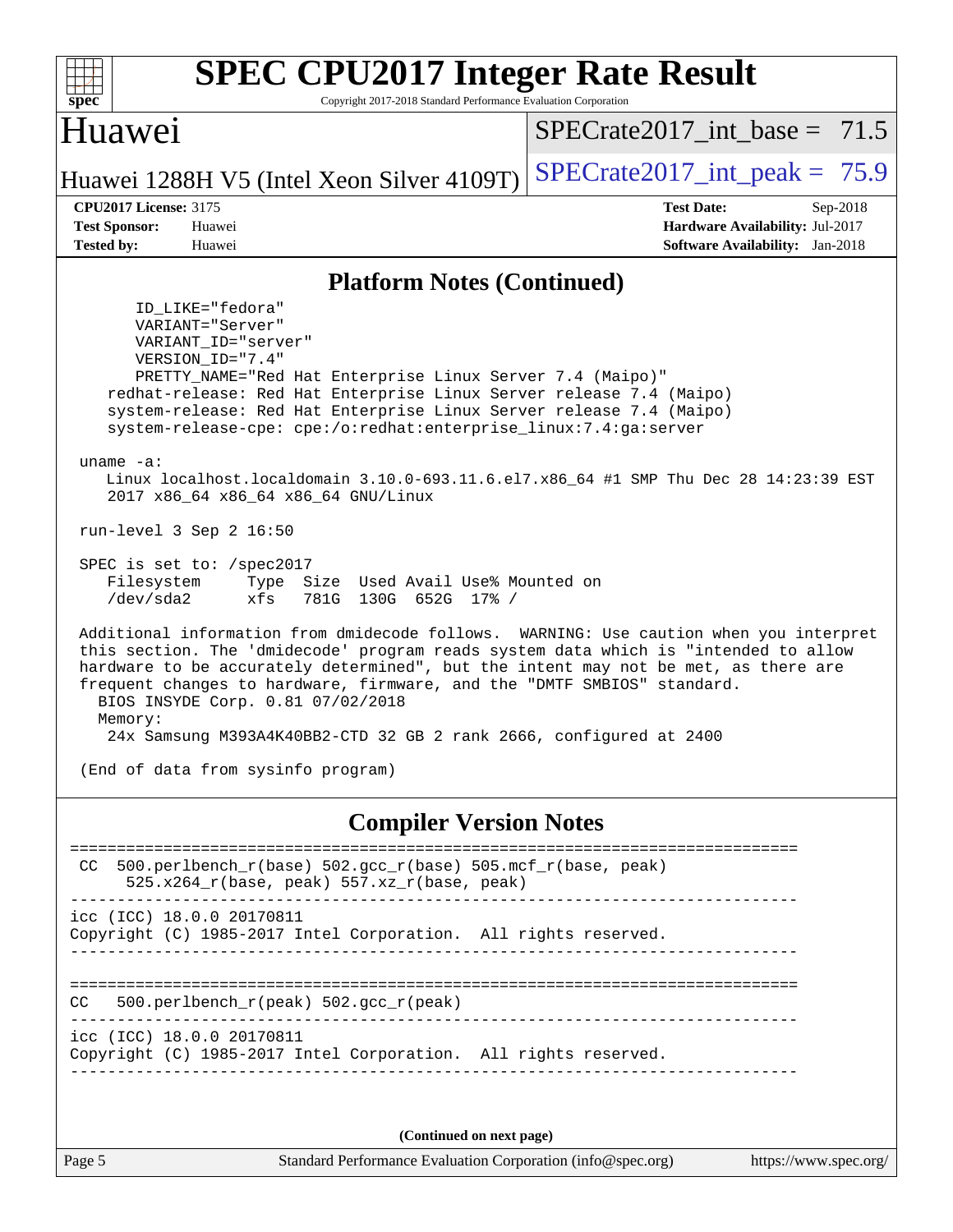

Copyright 2017-2018 Standard Performance Evaluation Corporation

#### Huawei

SPECrate2017 int\_base =  $71.5$ 

Huawei 1288H V5 (Intel Xeon Silver 4109T) SPECrate  $2017$  int peak = 75.9

**[CPU2017 License:](http://www.spec.org/auto/cpu2017/Docs/result-fields.html#CPU2017License)** 3175 **[Test Date:](http://www.spec.org/auto/cpu2017/Docs/result-fields.html#TestDate)** Sep-2018 **[Test Sponsor:](http://www.spec.org/auto/cpu2017/Docs/result-fields.html#TestSponsor)** Huawei **[Hardware Availability:](http://www.spec.org/auto/cpu2017/Docs/result-fields.html#HardwareAvailability)** Jul-2017 **[Tested by:](http://www.spec.org/auto/cpu2017/Docs/result-fields.html#Testedby)** Huawei **[Software Availability:](http://www.spec.org/auto/cpu2017/Docs/result-fields.html#SoftwareAvailability)** Jan-2018

#### **[Compiler Version Notes \(Continued\)](http://www.spec.org/auto/cpu2017/Docs/result-fields.html#CompilerVersionNotes)**

| CXXC 520.omnetpp $r(base)$ 523.xalancbmk $r(base)$ 531.deepsjeng $r(base)$<br>$541.$ leela r(base)                      |
|-------------------------------------------------------------------------------------------------------------------------|
| icpc (ICC) 18.0.0 20170811<br>Copyright (C) 1985-2017 Intel Corporation. All rights reserved.                           |
| CXXC 520.omnetpp $r(\text{peak})$ 523.xalancbmk $r(\text{peak})$ 531.deepsjeng $r(\text{peak})$<br>$541.$ leela r(peak) |
| icpc (ICC) 18.0.0 20170811<br>Copyright (C) 1985-2017 Intel Corporation. All rights reserved.                           |
| $FC$ 548. exchange2 $r(base, peak)$                                                                                     |
| ifort (IFORT) 18.0.0 20170811<br>Copyright (C) 1985-2017 Intel Corporation. All rights reserved.                        |

#### **[Base Compiler Invocation](http://www.spec.org/auto/cpu2017/Docs/result-fields.html#BaseCompilerInvocation)**

[C benchmarks](http://www.spec.org/auto/cpu2017/Docs/result-fields.html#Cbenchmarks): [icc](http://www.spec.org/cpu2017/results/res2018q4/cpu2017-20180909-08825.flags.html#user_CCbase_intel_icc_18.0_66fc1ee009f7361af1fbd72ca7dcefbb700085f36577c54f309893dd4ec40d12360134090235512931783d35fd58c0460139e722d5067c5574d8eaf2b3e37e92)

[C++ benchmarks:](http://www.spec.org/auto/cpu2017/Docs/result-fields.html#CXXbenchmarks) [icpc](http://www.spec.org/cpu2017/results/res2018q4/cpu2017-20180909-08825.flags.html#user_CXXbase_intel_icpc_18.0_c510b6838c7f56d33e37e94d029a35b4a7bccf4766a728ee175e80a419847e808290a9b78be685c44ab727ea267ec2f070ec5dc83b407c0218cded6866a35d07)

[Fortran benchmarks](http://www.spec.org/auto/cpu2017/Docs/result-fields.html#Fortranbenchmarks): [ifort](http://www.spec.org/cpu2017/results/res2018q4/cpu2017-20180909-08825.flags.html#user_FCbase_intel_ifort_18.0_8111460550e3ca792625aed983ce982f94888b8b503583aa7ba2b8303487b4d8a21a13e7191a45c5fd58ff318f48f9492884d4413fa793fd88dd292cad7027ca)

## **[Base Portability Flags](http://www.spec.org/auto/cpu2017/Docs/result-fields.html#BasePortabilityFlags)**

 500.perlbench\_r: [-DSPEC\\_LP64](http://www.spec.org/cpu2017/results/res2018q4/cpu2017-20180909-08825.flags.html#b500.perlbench_r_basePORTABILITY_DSPEC_LP64) [-DSPEC\\_LINUX\\_X64](http://www.spec.org/cpu2017/results/res2018q4/cpu2017-20180909-08825.flags.html#b500.perlbench_r_baseCPORTABILITY_DSPEC_LINUX_X64) 502.gcc\_r: [-DSPEC\\_LP64](http://www.spec.org/cpu2017/results/res2018q4/cpu2017-20180909-08825.flags.html#suite_basePORTABILITY502_gcc_r_DSPEC_LP64) 505.mcf\_r: [-DSPEC\\_LP64](http://www.spec.org/cpu2017/results/res2018q4/cpu2017-20180909-08825.flags.html#suite_basePORTABILITY505_mcf_r_DSPEC_LP64) 520.omnetpp\_r: [-DSPEC\\_LP64](http://www.spec.org/cpu2017/results/res2018q4/cpu2017-20180909-08825.flags.html#suite_basePORTABILITY520_omnetpp_r_DSPEC_LP64) 523.xalancbmk\_r: [-DSPEC\\_LP64](http://www.spec.org/cpu2017/results/res2018q4/cpu2017-20180909-08825.flags.html#suite_basePORTABILITY523_xalancbmk_r_DSPEC_LP64) [-DSPEC\\_LINUX](http://www.spec.org/cpu2017/results/res2018q4/cpu2017-20180909-08825.flags.html#b523.xalancbmk_r_baseCXXPORTABILITY_DSPEC_LINUX) 525.x264\_r: [-DSPEC\\_LP64](http://www.spec.org/cpu2017/results/res2018q4/cpu2017-20180909-08825.flags.html#suite_basePORTABILITY525_x264_r_DSPEC_LP64) 531.deepsjeng\_r: [-DSPEC\\_LP64](http://www.spec.org/cpu2017/results/res2018q4/cpu2017-20180909-08825.flags.html#suite_basePORTABILITY531_deepsjeng_r_DSPEC_LP64)

**(Continued on next page)**

Page 6 Standard Performance Evaluation Corporation [\(info@spec.org\)](mailto:info@spec.org) <https://www.spec.org/>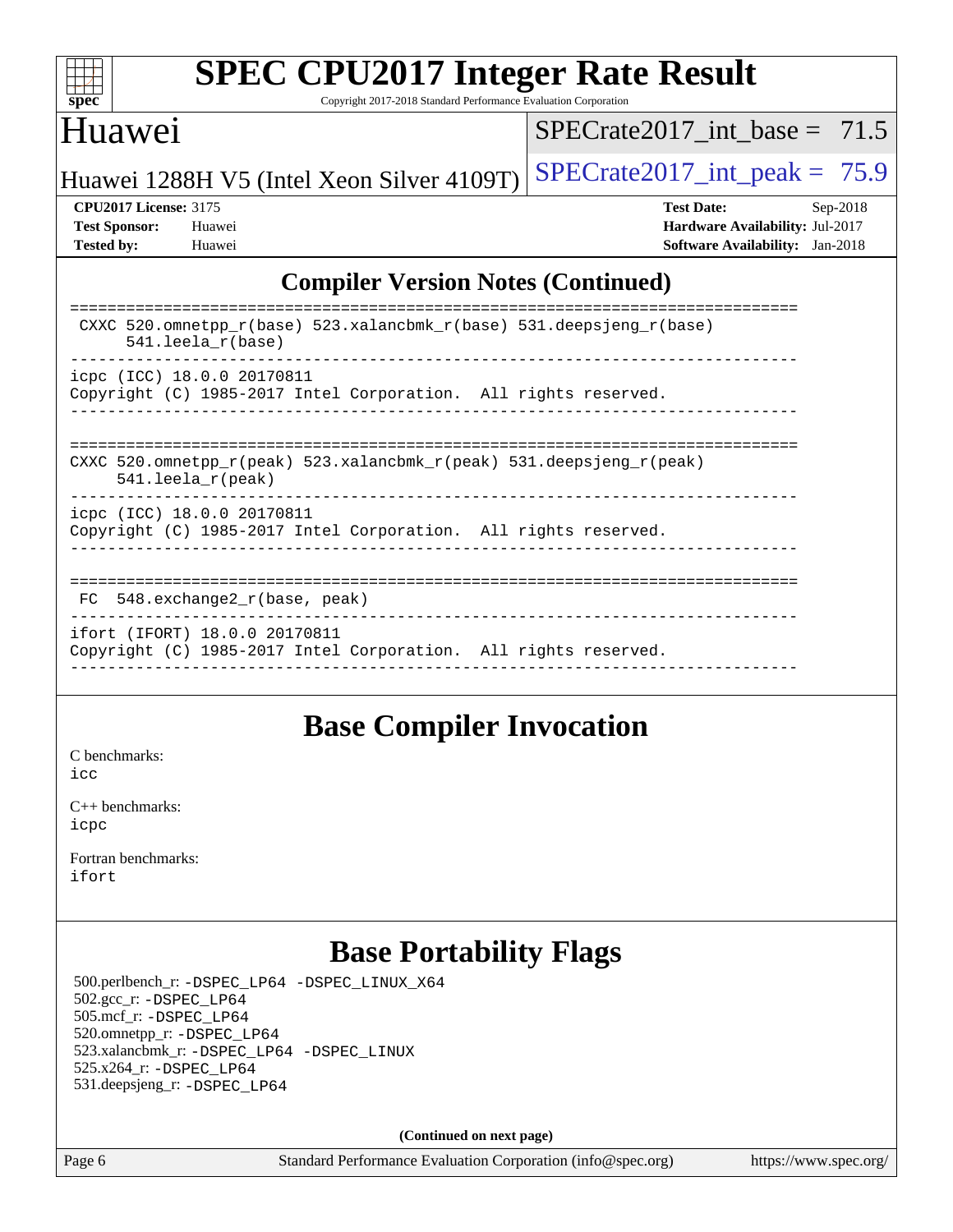

Copyright 2017-2018 Standard Performance Evaluation Corporation

#### Huawei

 $SPECrate2017\_int\_base = 71.5$ 

Huawei 1288H V5 (Intel Xeon Silver 4109T) SPECrate  $2017$  int peak = 75.9

**[CPU2017 License:](http://www.spec.org/auto/cpu2017/Docs/result-fields.html#CPU2017License)** 3175 **[Test Date:](http://www.spec.org/auto/cpu2017/Docs/result-fields.html#TestDate)** Sep-2018 **[Test Sponsor:](http://www.spec.org/auto/cpu2017/Docs/result-fields.html#TestSponsor)** Huawei **[Hardware Availability:](http://www.spec.org/auto/cpu2017/Docs/result-fields.html#HardwareAvailability)** Jul-2017 **[Tested by:](http://www.spec.org/auto/cpu2017/Docs/result-fields.html#Testedby)** Huawei **[Software Availability:](http://www.spec.org/auto/cpu2017/Docs/result-fields.html#SoftwareAvailability)** Jan-2018

## **[Base Portability Flags \(Continued\)](http://www.spec.org/auto/cpu2017/Docs/result-fields.html#BasePortabilityFlags)**

 541.leela\_r: [-DSPEC\\_LP64](http://www.spec.org/cpu2017/results/res2018q4/cpu2017-20180909-08825.flags.html#suite_basePORTABILITY541_leela_r_DSPEC_LP64) 548.exchange2\_r: [-DSPEC\\_LP64](http://www.spec.org/cpu2017/results/res2018q4/cpu2017-20180909-08825.flags.html#suite_basePORTABILITY548_exchange2_r_DSPEC_LP64) 557.xz\_r: [-DSPEC\\_LP64](http://www.spec.org/cpu2017/results/res2018q4/cpu2017-20180909-08825.flags.html#suite_basePORTABILITY557_xz_r_DSPEC_LP64)

## **[Base Optimization Flags](http://www.spec.org/auto/cpu2017/Docs/result-fields.html#BaseOptimizationFlags)**

[C benchmarks](http://www.spec.org/auto/cpu2017/Docs/result-fields.html#Cbenchmarks):

[-Wl,-z,muldefs](http://www.spec.org/cpu2017/results/res2018q4/cpu2017-20180909-08825.flags.html#user_CCbase_link_force_multiple1_b4cbdb97b34bdee9ceefcfe54f4c8ea74255f0b02a4b23e853cdb0e18eb4525ac79b5a88067c842dd0ee6996c24547a27a4b99331201badda8798ef8a743f577) [-xCORE-AVX2](http://www.spec.org/cpu2017/results/res2018q4/cpu2017-20180909-08825.flags.html#user_CCbase_f-xCORE-AVX2) [-ipo](http://www.spec.org/cpu2017/results/res2018q4/cpu2017-20180909-08825.flags.html#user_CCbase_f-ipo) [-O3](http://www.spec.org/cpu2017/results/res2018q4/cpu2017-20180909-08825.flags.html#user_CCbase_f-O3) [-no-prec-div](http://www.spec.org/cpu2017/results/res2018q4/cpu2017-20180909-08825.flags.html#user_CCbase_f-no-prec-div) [-qopt-mem-layout-trans=3](http://www.spec.org/cpu2017/results/res2018q4/cpu2017-20180909-08825.flags.html#user_CCbase_f-qopt-mem-layout-trans_de80db37974c74b1f0e20d883f0b675c88c3b01e9d123adea9b28688d64333345fb62bc4a798493513fdb68f60282f9a726aa07f478b2f7113531aecce732043) [-L/usr/local/je5.0.1-64/lib](http://www.spec.org/cpu2017/results/res2018q4/cpu2017-20180909-08825.flags.html#user_CCbase_jemalloc_link_path64_4b10a636b7bce113509b17f3bd0d6226c5fb2346b9178c2d0232c14f04ab830f976640479e5c33dc2bcbbdad86ecfb6634cbbd4418746f06f368b512fced5394) [-ljemalloc](http://www.spec.org/cpu2017/results/res2018q4/cpu2017-20180909-08825.flags.html#user_CCbase_jemalloc_link_lib_d1249b907c500fa1c0672f44f562e3d0f79738ae9e3c4a9c376d49f265a04b9c99b167ecedbf6711b3085be911c67ff61f150a17b3472be731631ba4d0471706)

[C++ benchmarks:](http://www.spec.org/auto/cpu2017/Docs/result-fields.html#CXXbenchmarks)

[-Wl,-z,muldefs](http://www.spec.org/cpu2017/results/res2018q4/cpu2017-20180909-08825.flags.html#user_CXXbase_link_force_multiple1_b4cbdb97b34bdee9ceefcfe54f4c8ea74255f0b02a4b23e853cdb0e18eb4525ac79b5a88067c842dd0ee6996c24547a27a4b99331201badda8798ef8a743f577) [-xCORE-AVX2](http://www.spec.org/cpu2017/results/res2018q4/cpu2017-20180909-08825.flags.html#user_CXXbase_f-xCORE-AVX2) [-ipo](http://www.spec.org/cpu2017/results/res2018q4/cpu2017-20180909-08825.flags.html#user_CXXbase_f-ipo) [-O3](http://www.spec.org/cpu2017/results/res2018q4/cpu2017-20180909-08825.flags.html#user_CXXbase_f-O3) [-no-prec-div](http://www.spec.org/cpu2017/results/res2018q4/cpu2017-20180909-08825.flags.html#user_CXXbase_f-no-prec-div) [-qopt-mem-layout-trans=3](http://www.spec.org/cpu2017/results/res2018q4/cpu2017-20180909-08825.flags.html#user_CXXbase_f-qopt-mem-layout-trans_de80db37974c74b1f0e20d883f0b675c88c3b01e9d123adea9b28688d64333345fb62bc4a798493513fdb68f60282f9a726aa07f478b2f7113531aecce732043) [-L/usr/local/je5.0.1-64/lib](http://www.spec.org/cpu2017/results/res2018q4/cpu2017-20180909-08825.flags.html#user_CXXbase_jemalloc_link_path64_4b10a636b7bce113509b17f3bd0d6226c5fb2346b9178c2d0232c14f04ab830f976640479e5c33dc2bcbbdad86ecfb6634cbbd4418746f06f368b512fced5394) [-ljemalloc](http://www.spec.org/cpu2017/results/res2018q4/cpu2017-20180909-08825.flags.html#user_CXXbase_jemalloc_link_lib_d1249b907c500fa1c0672f44f562e3d0f79738ae9e3c4a9c376d49f265a04b9c99b167ecedbf6711b3085be911c67ff61f150a17b3472be731631ba4d0471706)

[Fortran benchmarks](http://www.spec.org/auto/cpu2017/Docs/result-fields.html#Fortranbenchmarks):

[-Wl,-z,muldefs](http://www.spec.org/cpu2017/results/res2018q4/cpu2017-20180909-08825.flags.html#user_FCbase_link_force_multiple1_b4cbdb97b34bdee9ceefcfe54f4c8ea74255f0b02a4b23e853cdb0e18eb4525ac79b5a88067c842dd0ee6996c24547a27a4b99331201badda8798ef8a743f577) [-xCORE-AVX2](http://www.spec.org/cpu2017/results/res2018q4/cpu2017-20180909-08825.flags.html#user_FCbase_f-xCORE-AVX2) [-ipo](http://www.spec.org/cpu2017/results/res2018q4/cpu2017-20180909-08825.flags.html#user_FCbase_f-ipo) [-O3](http://www.spec.org/cpu2017/results/res2018q4/cpu2017-20180909-08825.flags.html#user_FCbase_f-O3) [-no-prec-div](http://www.spec.org/cpu2017/results/res2018q4/cpu2017-20180909-08825.flags.html#user_FCbase_f-no-prec-div) [-qopt-mem-layout-trans=3](http://www.spec.org/cpu2017/results/res2018q4/cpu2017-20180909-08825.flags.html#user_FCbase_f-qopt-mem-layout-trans_de80db37974c74b1f0e20d883f0b675c88c3b01e9d123adea9b28688d64333345fb62bc4a798493513fdb68f60282f9a726aa07f478b2f7113531aecce732043) [-nostandard-realloc-lhs](http://www.spec.org/cpu2017/results/res2018q4/cpu2017-20180909-08825.flags.html#user_FCbase_f_2003_std_realloc_82b4557e90729c0f113870c07e44d33d6f5a304b4f63d4c15d2d0f1fab99f5daaed73bdb9275d9ae411527f28b936061aa8b9c8f2d63842963b95c9dd6426b8a) [-align array32byte](http://www.spec.org/cpu2017/results/res2018q4/cpu2017-20180909-08825.flags.html#user_FCbase_align_array32byte_b982fe038af199962ba9a80c053b8342c548c85b40b8e86eb3cc33dee0d7986a4af373ac2d51c3f7cf710a18d62fdce2948f201cd044323541f22fc0fffc51b6) [-L/usr/local/je5.0.1-64/lib](http://www.spec.org/cpu2017/results/res2018q4/cpu2017-20180909-08825.flags.html#user_FCbase_jemalloc_link_path64_4b10a636b7bce113509b17f3bd0d6226c5fb2346b9178c2d0232c14f04ab830f976640479e5c33dc2bcbbdad86ecfb6634cbbd4418746f06f368b512fced5394) [-ljemalloc](http://www.spec.org/cpu2017/results/res2018q4/cpu2017-20180909-08825.flags.html#user_FCbase_jemalloc_link_lib_d1249b907c500fa1c0672f44f562e3d0f79738ae9e3c4a9c376d49f265a04b9c99b167ecedbf6711b3085be911c67ff61f150a17b3472be731631ba4d0471706)

#### **[Base Other Flags](http://www.spec.org/auto/cpu2017/Docs/result-fields.html#BaseOtherFlags)**

[C benchmarks](http://www.spec.org/auto/cpu2017/Docs/result-fields.html#Cbenchmarks):  $-m64$   $-std=cl1$ 

[C++ benchmarks:](http://www.spec.org/auto/cpu2017/Docs/result-fields.html#CXXbenchmarks) [-m64](http://www.spec.org/cpu2017/results/res2018q4/cpu2017-20180909-08825.flags.html#user_CXXbase_intel_intel64_18.0_af43caccfc8ded86e7699f2159af6efc7655f51387b94da716254467f3c01020a5059329e2569e4053f409e7c9202a7efc638f7a6d1ffb3f52dea4a3e31d82ab)

[Fortran benchmarks](http://www.spec.org/auto/cpu2017/Docs/result-fields.html#Fortranbenchmarks): [-m64](http://www.spec.org/cpu2017/results/res2018q4/cpu2017-20180909-08825.flags.html#user_FCbase_intel_intel64_18.0_af43caccfc8ded86e7699f2159af6efc7655f51387b94da716254467f3c01020a5059329e2569e4053f409e7c9202a7efc638f7a6d1ffb3f52dea4a3e31d82ab)

## **[Peak Compiler Invocation](http://www.spec.org/auto/cpu2017/Docs/result-fields.html#PeakCompilerInvocation)**

[C benchmarks](http://www.spec.org/auto/cpu2017/Docs/result-fields.html#Cbenchmarks): [icc](http://www.spec.org/cpu2017/results/res2018q4/cpu2017-20180909-08825.flags.html#user_CCpeak_intel_icc_18.0_66fc1ee009f7361af1fbd72ca7dcefbb700085f36577c54f309893dd4ec40d12360134090235512931783d35fd58c0460139e722d5067c5574d8eaf2b3e37e92)

[C++ benchmarks:](http://www.spec.org/auto/cpu2017/Docs/result-fields.html#CXXbenchmarks) [icpc](http://www.spec.org/cpu2017/results/res2018q4/cpu2017-20180909-08825.flags.html#user_CXXpeak_intel_icpc_18.0_c510b6838c7f56d33e37e94d029a35b4a7bccf4766a728ee175e80a419847e808290a9b78be685c44ab727ea267ec2f070ec5dc83b407c0218cded6866a35d07)

[Fortran benchmarks](http://www.spec.org/auto/cpu2017/Docs/result-fields.html#Fortranbenchmarks): [ifort](http://www.spec.org/cpu2017/results/res2018q4/cpu2017-20180909-08825.flags.html#user_FCpeak_intel_ifort_18.0_8111460550e3ca792625aed983ce982f94888b8b503583aa7ba2b8303487b4d8a21a13e7191a45c5fd58ff318f48f9492884d4413fa793fd88dd292cad7027ca)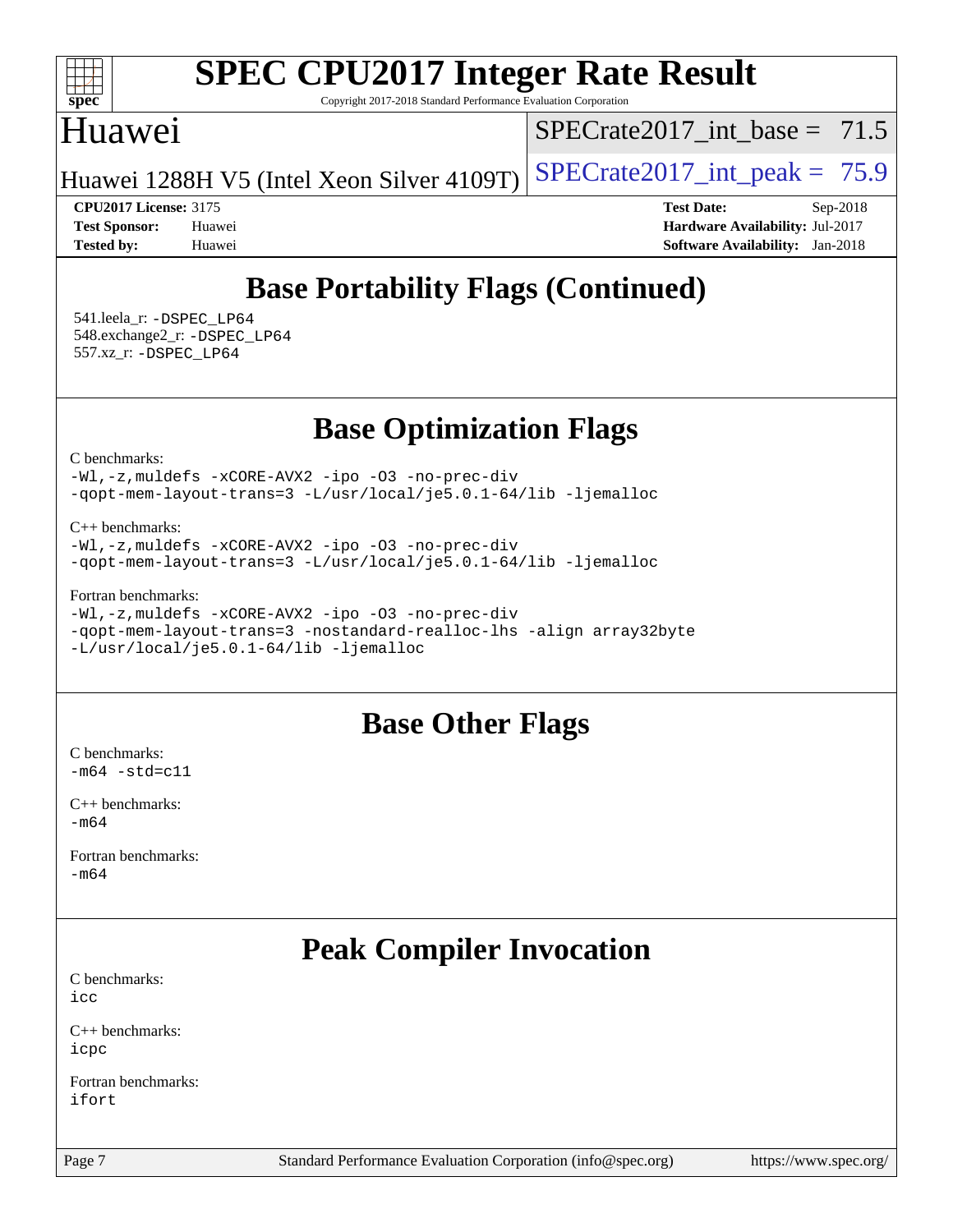

Copyright 2017-2018 Standard Performance Evaluation Corporation

## Huawei

SPECrate2017 int\_base =  $71.5$ 

Huawei 1288H V5 (Intel Xeon Silver 4109T) SPECrate  $2017$  int peak = 75.9

**[CPU2017 License:](http://www.spec.org/auto/cpu2017/Docs/result-fields.html#CPU2017License)** 3175 **[Test Date:](http://www.spec.org/auto/cpu2017/Docs/result-fields.html#TestDate)** Sep-2018

**[Test Sponsor:](http://www.spec.org/auto/cpu2017/Docs/result-fields.html#TestSponsor)** Huawei **[Hardware Availability:](http://www.spec.org/auto/cpu2017/Docs/result-fields.html#HardwareAvailability)** Jul-2017 **[Tested by:](http://www.spec.org/auto/cpu2017/Docs/result-fields.html#Testedby)** Huawei **[Software Availability:](http://www.spec.org/auto/cpu2017/Docs/result-fields.html#SoftwareAvailability)** Jan-2018

## **[Peak Portability Flags](http://www.spec.org/auto/cpu2017/Docs/result-fields.html#PeakPortabilityFlags)**

 500.perlbench\_r: [-DSPEC\\_LP64](http://www.spec.org/cpu2017/results/res2018q4/cpu2017-20180909-08825.flags.html#b500.perlbench_r_peakPORTABILITY_DSPEC_LP64) [-DSPEC\\_LINUX\\_X64](http://www.spec.org/cpu2017/results/res2018q4/cpu2017-20180909-08825.flags.html#b500.perlbench_r_peakCPORTABILITY_DSPEC_LINUX_X64) 502.gcc\_r: [-D\\_FILE\\_OFFSET\\_BITS=64](http://www.spec.org/cpu2017/results/res2018q4/cpu2017-20180909-08825.flags.html#user_peakPORTABILITY502_gcc_r_file_offset_bits_64_5ae949a99b284ddf4e95728d47cb0843d81b2eb0e18bdfe74bbf0f61d0b064f4bda2f10ea5eb90e1dcab0e84dbc592acfc5018bc955c18609f94ddb8d550002c) 505.mcf\_r: [-DSPEC\\_LP64](http://www.spec.org/cpu2017/results/res2018q4/cpu2017-20180909-08825.flags.html#suite_peakPORTABILITY505_mcf_r_DSPEC_LP64) 520.omnetpp\_r: [-DSPEC\\_LP64](http://www.spec.org/cpu2017/results/res2018q4/cpu2017-20180909-08825.flags.html#suite_peakPORTABILITY520_omnetpp_r_DSPEC_LP64) 523.xalancbmk\_r: [-D\\_FILE\\_OFFSET\\_BITS=64](http://www.spec.org/cpu2017/results/res2018q4/cpu2017-20180909-08825.flags.html#user_peakPORTABILITY523_xalancbmk_r_file_offset_bits_64_5ae949a99b284ddf4e95728d47cb0843d81b2eb0e18bdfe74bbf0f61d0b064f4bda2f10ea5eb90e1dcab0e84dbc592acfc5018bc955c18609f94ddb8d550002c) [-DSPEC\\_LINUX](http://www.spec.org/cpu2017/results/res2018q4/cpu2017-20180909-08825.flags.html#b523.xalancbmk_r_peakCXXPORTABILITY_DSPEC_LINUX) 525.x264\_r: [-DSPEC\\_LP64](http://www.spec.org/cpu2017/results/res2018q4/cpu2017-20180909-08825.flags.html#suite_peakPORTABILITY525_x264_r_DSPEC_LP64) 531.deepsjeng\_r: [-DSPEC\\_LP64](http://www.spec.org/cpu2017/results/res2018q4/cpu2017-20180909-08825.flags.html#suite_peakPORTABILITY531_deepsjeng_r_DSPEC_LP64) 541.leela\_r: [-DSPEC\\_LP64](http://www.spec.org/cpu2017/results/res2018q4/cpu2017-20180909-08825.flags.html#suite_peakPORTABILITY541_leela_r_DSPEC_LP64) 548.exchange2\_r: [-DSPEC\\_LP64](http://www.spec.org/cpu2017/results/res2018q4/cpu2017-20180909-08825.flags.html#suite_peakPORTABILITY548_exchange2_r_DSPEC_LP64) 557.xz\_r: [-DSPEC\\_LP64](http://www.spec.org/cpu2017/results/res2018q4/cpu2017-20180909-08825.flags.html#suite_peakPORTABILITY557_xz_r_DSPEC_LP64)

## **[Peak Optimization Flags](http://www.spec.org/auto/cpu2017/Docs/result-fields.html#PeakOptimizationFlags)**

[C benchmarks](http://www.spec.org/auto/cpu2017/Docs/result-fields.html#Cbenchmarks):

```
 500.perlbench_r: -Wl,-z,muldefs -prof-gen(pass 1) -prof-use(pass 2) -ipo
-xCORE-AVX2 -O3 -no-prec-div -qopt-mem-layout-trans=3
-fno-strict-overflow -L/usr/local/je5.0.1-64/lib
-ljemalloc
```
 502.gcc\_r: [-L/opt/intel/compilers\\_and\\_libraries\\_2018/linux/lib/ia32](http://www.spec.org/cpu2017/results/res2018q4/cpu2017-20180909-08825.flags.html#user_peakCCLD502_gcc_r_Enable-32bit-runtime_af243bdb1d79e4c7a4f720bf8275e627de2ecd461de63307bc14cef0633fde3cd7bb2facb32dcc8be9566045fb55d40ce2b72b725f73827aa7833441b71b9343) [-Wl,-z,muldefs](http://www.spec.org/cpu2017/results/res2018q4/cpu2017-20180909-08825.flags.html#user_peakEXTRA_LDFLAGS502_gcc_r_link_force_multiple1_b4cbdb97b34bdee9ceefcfe54f4c8ea74255f0b02a4b23e853cdb0e18eb4525ac79b5a88067c842dd0ee6996c24547a27a4b99331201badda8798ef8a743f577) [-prof-gen](http://www.spec.org/cpu2017/results/res2018q4/cpu2017-20180909-08825.flags.html#user_peakPASS1_CFLAGSPASS1_LDFLAGS502_gcc_r_prof_gen_5aa4926d6013ddb2a31985c654b3eb18169fc0c6952a63635c234f711e6e63dd76e94ad52365559451ec499a2cdb89e4dc58ba4c67ef54ca681ffbe1461d6b36)(pass 1) [-prof-use](http://www.spec.org/cpu2017/results/res2018q4/cpu2017-20180909-08825.flags.html#user_peakPASS2_CFLAGSPASS2_LDFLAGS502_gcc_r_prof_use_1a21ceae95f36a2b53c25747139a6c16ca95bd9def2a207b4f0849963b97e94f5260e30a0c64f4bb623698870e679ca08317ef8150905d41bd88c6f78df73f19)(pass 2) [-ipo](http://www.spec.org/cpu2017/results/res2018q4/cpu2017-20180909-08825.flags.html#user_peakPASS1_COPTIMIZEPASS2_COPTIMIZE502_gcc_r_f-ipo) [-xCORE-AVX2](http://www.spec.org/cpu2017/results/res2018q4/cpu2017-20180909-08825.flags.html#user_peakPASS2_COPTIMIZE502_gcc_r_f-xCORE-AVX2) [-O3](http://www.spec.org/cpu2017/results/res2018q4/cpu2017-20180909-08825.flags.html#user_peakPASS1_COPTIMIZEPASS2_COPTIMIZE502_gcc_r_f-O3) [-no-prec-div](http://www.spec.org/cpu2017/results/res2018q4/cpu2017-20180909-08825.flags.html#user_peakPASS1_COPTIMIZEPASS2_COPTIMIZE502_gcc_r_f-no-prec-div) [-qopt-mem-layout-trans=3](http://www.spec.org/cpu2017/results/res2018q4/cpu2017-20180909-08825.flags.html#user_peakPASS1_COPTIMIZEPASS2_COPTIMIZE502_gcc_r_f-qopt-mem-layout-trans_de80db37974c74b1f0e20d883f0b675c88c3b01e9d123adea9b28688d64333345fb62bc4a798493513fdb68f60282f9a726aa07f478b2f7113531aecce732043) [-L/usr/local/je5.0.1-32/lib](http://www.spec.org/cpu2017/results/res2018q4/cpu2017-20180909-08825.flags.html#user_peakEXTRA_LIBS502_gcc_r_jemalloc_link_path32_e29f22e8e6c17053bbc6a0971f5a9c01a601a06bb1a59df2084b77a2fe0a2995b64fd4256feaeea39eeba3aae142e96e2b2b0a28974019c0c0c88139a84f900a) [-ljemalloc](http://www.spec.org/cpu2017/results/res2018q4/cpu2017-20180909-08825.flags.html#user_peakEXTRA_LIBS502_gcc_r_jemalloc_link_lib_d1249b907c500fa1c0672f44f562e3d0f79738ae9e3c4a9c376d49f265a04b9c99b167ecedbf6711b3085be911c67ff61f150a17b3472be731631ba4d0471706)

505.mcf\_r: basepeak = yes

 525.x264\_r: [-Wl,-z,muldefs](http://www.spec.org/cpu2017/results/res2018q4/cpu2017-20180909-08825.flags.html#user_peakEXTRA_LDFLAGS525_x264_r_link_force_multiple1_b4cbdb97b34bdee9ceefcfe54f4c8ea74255f0b02a4b23e853cdb0e18eb4525ac79b5a88067c842dd0ee6996c24547a27a4b99331201badda8798ef8a743f577) [-xCORE-AVX2](http://www.spec.org/cpu2017/results/res2018q4/cpu2017-20180909-08825.flags.html#user_peakCOPTIMIZE525_x264_r_f-xCORE-AVX2) [-ipo](http://www.spec.org/cpu2017/results/res2018q4/cpu2017-20180909-08825.flags.html#user_peakCOPTIMIZE525_x264_r_f-ipo) [-O3](http://www.spec.org/cpu2017/results/res2018q4/cpu2017-20180909-08825.flags.html#user_peakCOPTIMIZE525_x264_r_f-O3) [-no-prec-div](http://www.spec.org/cpu2017/results/res2018q4/cpu2017-20180909-08825.flags.html#user_peakCOPTIMIZE525_x264_r_f-no-prec-div) [-qopt-mem-layout-trans=3](http://www.spec.org/cpu2017/results/res2018q4/cpu2017-20180909-08825.flags.html#user_peakCOPTIMIZE525_x264_r_f-qopt-mem-layout-trans_de80db37974c74b1f0e20d883f0b675c88c3b01e9d123adea9b28688d64333345fb62bc4a798493513fdb68f60282f9a726aa07f478b2f7113531aecce732043) [-fno-alias](http://www.spec.org/cpu2017/results/res2018q4/cpu2017-20180909-08825.flags.html#user_peakEXTRA_OPTIMIZE525_x264_r_f-no-alias_77dbac10d91cbfe898fbf4a29d1b29b694089caa623bdd1baccc9957d4edbe8d106c0b357e2748a65b44fc9e83d78098bb898077f3fe92f9faf24f7bd4a07ed7) [-L/usr/local/je5.0.1-64/lib](http://www.spec.org/cpu2017/results/res2018q4/cpu2017-20180909-08825.flags.html#user_peakEXTRA_LIBS525_x264_r_jemalloc_link_path64_4b10a636b7bce113509b17f3bd0d6226c5fb2346b9178c2d0232c14f04ab830f976640479e5c33dc2bcbbdad86ecfb6634cbbd4418746f06f368b512fced5394) [-ljemalloc](http://www.spec.org/cpu2017/results/res2018q4/cpu2017-20180909-08825.flags.html#user_peakEXTRA_LIBS525_x264_r_jemalloc_link_lib_d1249b907c500fa1c0672f44f562e3d0f79738ae9e3c4a9c376d49f265a04b9c99b167ecedbf6711b3085be911c67ff61f150a17b3472be731631ba4d0471706)

 557.xz\_r: [-Wl,-z,muldefs](http://www.spec.org/cpu2017/results/res2018q4/cpu2017-20180909-08825.flags.html#user_peakEXTRA_LDFLAGS557_xz_r_link_force_multiple1_b4cbdb97b34bdee9ceefcfe54f4c8ea74255f0b02a4b23e853cdb0e18eb4525ac79b5a88067c842dd0ee6996c24547a27a4b99331201badda8798ef8a743f577) [-xCORE-AVX2](http://www.spec.org/cpu2017/results/res2018q4/cpu2017-20180909-08825.flags.html#user_peakCOPTIMIZE557_xz_r_f-xCORE-AVX2) [-ipo](http://www.spec.org/cpu2017/results/res2018q4/cpu2017-20180909-08825.flags.html#user_peakCOPTIMIZE557_xz_r_f-ipo) [-O3](http://www.spec.org/cpu2017/results/res2018q4/cpu2017-20180909-08825.flags.html#user_peakCOPTIMIZE557_xz_r_f-O3) [-no-prec-div](http://www.spec.org/cpu2017/results/res2018q4/cpu2017-20180909-08825.flags.html#user_peakCOPTIMIZE557_xz_r_f-no-prec-div) [-qopt-mem-layout-trans=3](http://www.spec.org/cpu2017/results/res2018q4/cpu2017-20180909-08825.flags.html#user_peakCOPTIMIZE557_xz_r_f-qopt-mem-layout-trans_de80db37974c74b1f0e20d883f0b675c88c3b01e9d123adea9b28688d64333345fb62bc4a798493513fdb68f60282f9a726aa07f478b2f7113531aecce732043) [-L/usr/local/je5.0.1-64/lib](http://www.spec.org/cpu2017/results/res2018q4/cpu2017-20180909-08825.flags.html#user_peakEXTRA_LIBS557_xz_r_jemalloc_link_path64_4b10a636b7bce113509b17f3bd0d6226c5fb2346b9178c2d0232c14f04ab830f976640479e5c33dc2bcbbdad86ecfb6634cbbd4418746f06f368b512fced5394) [-ljemalloc](http://www.spec.org/cpu2017/results/res2018q4/cpu2017-20180909-08825.flags.html#user_peakEXTRA_LIBS557_xz_r_jemalloc_link_lib_d1249b907c500fa1c0672f44f562e3d0f79738ae9e3c4a9c376d49f265a04b9c99b167ecedbf6711b3085be911c67ff61f150a17b3472be731631ba4d0471706)

[C++ benchmarks:](http://www.spec.org/auto/cpu2017/Docs/result-fields.html#CXXbenchmarks)

 520.omnetpp\_r: [-Wl,-z,muldefs](http://www.spec.org/cpu2017/results/res2018q4/cpu2017-20180909-08825.flags.html#user_peakEXTRA_LDFLAGS520_omnetpp_r_link_force_multiple1_b4cbdb97b34bdee9ceefcfe54f4c8ea74255f0b02a4b23e853cdb0e18eb4525ac79b5a88067c842dd0ee6996c24547a27a4b99331201badda8798ef8a743f577) [-prof-gen](http://www.spec.org/cpu2017/results/res2018q4/cpu2017-20180909-08825.flags.html#user_peakPASS1_CXXFLAGSPASS1_LDFLAGS520_omnetpp_r_prof_gen_5aa4926d6013ddb2a31985c654b3eb18169fc0c6952a63635c234f711e6e63dd76e94ad52365559451ec499a2cdb89e4dc58ba4c67ef54ca681ffbe1461d6b36)(pass 1) [-prof-use](http://www.spec.org/cpu2017/results/res2018q4/cpu2017-20180909-08825.flags.html#user_peakPASS2_CXXFLAGSPASS2_LDFLAGS520_omnetpp_r_prof_use_1a21ceae95f36a2b53c25747139a6c16ca95bd9def2a207b4f0849963b97e94f5260e30a0c64f4bb623698870e679ca08317ef8150905d41bd88c6f78df73f19)(pass 2) [-ipo](http://www.spec.org/cpu2017/results/res2018q4/cpu2017-20180909-08825.flags.html#user_peakPASS1_CXXOPTIMIZEPASS2_CXXOPTIMIZE520_omnetpp_r_f-ipo) [-xCORE-AVX2](http://www.spec.org/cpu2017/results/res2018q4/cpu2017-20180909-08825.flags.html#user_peakPASS2_CXXOPTIMIZE520_omnetpp_r_f-xCORE-AVX2) [-O3](http://www.spec.org/cpu2017/results/res2018q4/cpu2017-20180909-08825.flags.html#user_peakPASS1_CXXOPTIMIZEPASS2_CXXOPTIMIZE520_omnetpp_r_f-O3) [-no-prec-div](http://www.spec.org/cpu2017/results/res2018q4/cpu2017-20180909-08825.flags.html#user_peakPASS1_CXXOPTIMIZEPASS2_CXXOPTIMIZE520_omnetpp_r_f-no-prec-div) [-qopt-mem-layout-trans=3](http://www.spec.org/cpu2017/results/res2018q4/cpu2017-20180909-08825.flags.html#user_peakPASS1_CXXOPTIMIZEPASS2_CXXOPTIMIZE520_omnetpp_r_f-qopt-mem-layout-trans_de80db37974c74b1f0e20d883f0b675c88c3b01e9d123adea9b28688d64333345fb62bc4a798493513fdb68f60282f9a726aa07f478b2f7113531aecce732043) [-L/usr/local/je5.0.1-64/lib](http://www.spec.org/cpu2017/results/res2018q4/cpu2017-20180909-08825.flags.html#user_peakEXTRA_LIBS520_omnetpp_r_jemalloc_link_path64_4b10a636b7bce113509b17f3bd0d6226c5fb2346b9178c2d0232c14f04ab830f976640479e5c33dc2bcbbdad86ecfb6634cbbd4418746f06f368b512fced5394) [-ljemalloc](http://www.spec.org/cpu2017/results/res2018q4/cpu2017-20180909-08825.flags.html#user_peakEXTRA_LIBS520_omnetpp_r_jemalloc_link_lib_d1249b907c500fa1c0672f44f562e3d0f79738ae9e3c4a9c376d49f265a04b9c99b167ecedbf6711b3085be911c67ff61f150a17b3472be731631ba4d0471706)

 523.xalancbmk\_r: [-L/opt/intel/compilers\\_and\\_libraries\\_2018/linux/lib/ia32](http://www.spec.org/cpu2017/results/res2018q4/cpu2017-20180909-08825.flags.html#user_peakCXXLD523_xalancbmk_r_Enable-32bit-runtime_af243bdb1d79e4c7a4f720bf8275e627de2ecd461de63307bc14cef0633fde3cd7bb2facb32dcc8be9566045fb55d40ce2b72b725f73827aa7833441b71b9343) [-Wl,-z,muldefs](http://www.spec.org/cpu2017/results/res2018q4/cpu2017-20180909-08825.flags.html#user_peakEXTRA_LDFLAGS523_xalancbmk_r_link_force_multiple1_b4cbdb97b34bdee9ceefcfe54f4c8ea74255f0b02a4b23e853cdb0e18eb4525ac79b5a88067c842dd0ee6996c24547a27a4b99331201badda8798ef8a743f577) [-prof-gen](http://www.spec.org/cpu2017/results/res2018q4/cpu2017-20180909-08825.flags.html#user_peakPASS1_CXXFLAGSPASS1_LDFLAGS523_xalancbmk_r_prof_gen_5aa4926d6013ddb2a31985c654b3eb18169fc0c6952a63635c234f711e6e63dd76e94ad52365559451ec499a2cdb89e4dc58ba4c67ef54ca681ffbe1461d6b36)(pass 1) [-prof-use](http://www.spec.org/cpu2017/results/res2018q4/cpu2017-20180909-08825.flags.html#user_peakPASS2_CXXFLAGSPASS2_LDFLAGS523_xalancbmk_r_prof_use_1a21ceae95f36a2b53c25747139a6c16ca95bd9def2a207b4f0849963b97e94f5260e30a0c64f4bb623698870e679ca08317ef8150905d41bd88c6f78df73f19)(pass 2) [-ipo](http://www.spec.org/cpu2017/results/res2018q4/cpu2017-20180909-08825.flags.html#user_peakPASS1_CXXOPTIMIZEPASS2_CXXOPTIMIZE523_xalancbmk_r_f-ipo) [-xCORE-AVX2](http://www.spec.org/cpu2017/results/res2018q4/cpu2017-20180909-08825.flags.html#user_peakPASS2_CXXOPTIMIZE523_xalancbmk_r_f-xCORE-AVX2) [-O3](http://www.spec.org/cpu2017/results/res2018q4/cpu2017-20180909-08825.flags.html#user_peakPASS1_CXXOPTIMIZEPASS2_CXXOPTIMIZE523_xalancbmk_r_f-O3) [-no-prec-div](http://www.spec.org/cpu2017/results/res2018q4/cpu2017-20180909-08825.flags.html#user_peakPASS1_CXXOPTIMIZEPASS2_CXXOPTIMIZE523_xalancbmk_r_f-no-prec-div) [-qopt-mem-layout-trans=3](http://www.spec.org/cpu2017/results/res2018q4/cpu2017-20180909-08825.flags.html#user_peakPASS1_CXXOPTIMIZEPASS2_CXXOPTIMIZE523_xalancbmk_r_f-qopt-mem-layout-trans_de80db37974c74b1f0e20d883f0b675c88c3b01e9d123adea9b28688d64333345fb62bc4a798493513fdb68f60282f9a726aa07f478b2f7113531aecce732043)

**(Continued on next page)**

| Page 8 | Standard Performance Evaluation Corporation (info@spec.org) | https://www.spec.org/ |
|--------|-------------------------------------------------------------|-----------------------|
|        |                                                             |                       |